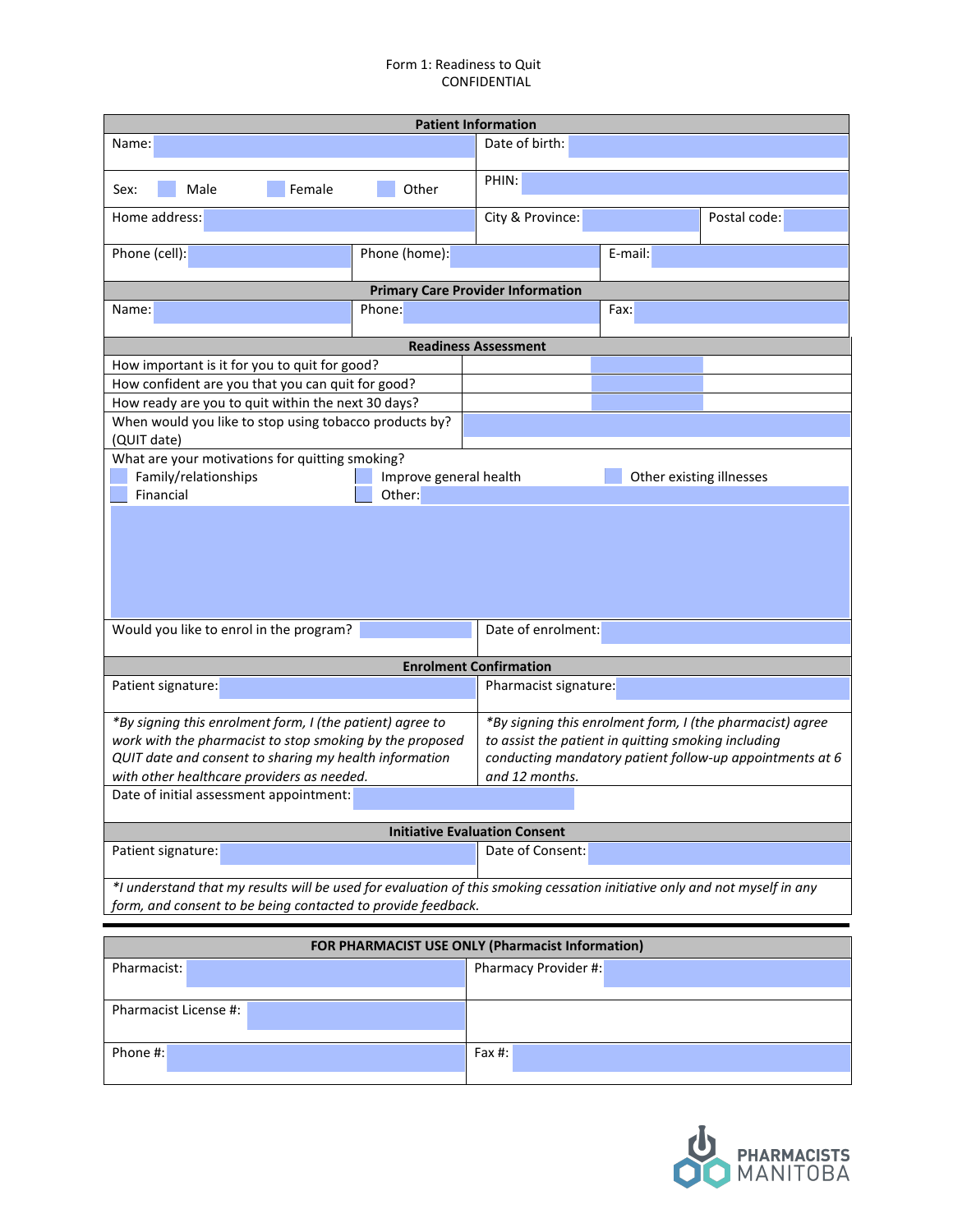## Form 2: Initial Assessment & Plan CONFIDENTIAL

| Date of consult:                                                                                               | PHIN:<br>Patient name:                                   |                                                     |                    |                      |                        |              |  |  |
|----------------------------------------------------------------------------------------------------------------|----------------------------------------------------------|-----------------------------------------------------|--------------------|----------------------|------------------------|--------------|--|--|
| Address:                                                                                                       |                                                          | City & Province:<br>Postal code:                    |                    |                      |                        |              |  |  |
| <b>Medication &amp; Medical History</b>                                                                        |                                                          |                                                     |                    |                      |                        |              |  |  |
| Do you have any chronic medical                                                                                | 1.                                                       |                                                     |                    | 2.                   |                        |              |  |  |
| conditions? Check if well controlled.                                                                          | 3.                                                       |                                                     |                    | 4.                   |                        |              |  |  |
| Do you take any prescription, OTC, or                                                                          | Agent                                                    | Strength                                            | Form               | Dosing               | Indication             |              |  |  |
| natural medications?                                                                                           |                                                          |                                                     |                    |                      |                        |              |  |  |
|                                                                                                                |                                                          |                                                     |                    |                      |                        |              |  |  |
|                                                                                                                |                                                          |                                                     |                    |                      |                        |              |  |  |
|                                                                                                                |                                                          |                                                     |                    |                      |                        |              |  |  |
|                                                                                                                |                                                          |                                                     |                    |                      |                        |              |  |  |
|                                                                                                                |                                                          |                                                     |                    |                      |                        |              |  |  |
|                                                                                                                |                                                          |                                                     |                    |                      |                        |              |  |  |
| Do you drink alcohol or coffee?                                                                                | Alcohol:                                                 |                                                     |                    |                      |                        |              |  |  |
| How often and how much?                                                                                        | Coffee:                                                  |                                                     |                    |                      |                        |              |  |  |
| Do you use cannabis or other drugs?                                                                            |                                                          |                                                     |                    |                      |                        |              |  |  |
| <b>Breastfeeding</b><br>Pregnant                                                                               | Allergies & reactions:                                   |                                                     |                    |                      |                        |              |  |  |
|                                                                                                                | <b>Tobacco Use Habits &amp; History</b>                  |                                                     |                    |                      |                        |              |  |  |
| How many years have you been smoking?                                                                          |                                                          |                                                     |                    |                      |                        |              |  |  |
| What types of tobacco products do you use?                                                                     |                                                          | 1.                                                  |                    |                      |                        |              |  |  |
| How much of each product do you use per day?                                                                   |                                                          | 2.                                                  |                    |                      |                        |              |  |  |
|                                                                                                                |                                                          | 3.                                                  |                    |                      |                        |              |  |  |
| What kind of smoker would you describe yourself as?                                                            |                                                          | Daily                                               |                    |                      |                        |              |  |  |
| Check all that apply.                                                                                          |                                                          | Occasional                                          |                    | Alone                |                        |              |  |  |
| Where do you usually smoke? Check all that apply.                                                              |                                                          | Home                                                |                    |                      |                        |              |  |  |
|                                                                                                                |                                                          | Car                                                 | Social gatherings  |                      |                        |              |  |  |
|                                                                                                                |                                                          |                                                     | Leisure activities |                      | Others:                |              |  |  |
| Who in your immediate regular life also smokes?                                                                | Friends                                                  |                                                     |                    | Co-workers           |                        |              |  |  |
| Check all that apply.                                                                                          |                                                          | Family (household)                                  |                    |                      | Family (non-household) |              |  |  |
|                                                                                                                |                                                          | Significant other                                   |                    | Others:              |                        |              |  |  |
| Add the scores preceding the selected answers in the portion below to determine Fagerstrom nicotine dependency |                                                          |                                                     |                    |                      |                        |              |  |  |
| How soon after waking do you smoke your first cigarette?                                                       |                                                          |                                                     |                    |                      |                        |              |  |  |
| Is it hard to not smoke in places where it's not allowed?                                                      |                                                          |                                                     |                    |                      |                        |              |  |  |
| Which cigarette would you hate to give up most?                                                                |                                                          |                                                     |                    |                      |                        |              |  |  |
| How many cigarettes a day do you smoke?                                                                        |                                                          |                                                     |                    |                      |                        |              |  |  |
| Exact amount:                                                                                                  |                                                          |                                                     |                    |                      |                        |              |  |  |
| Do you smoke more during the morning than rest of the day?                                                     |                                                          |                                                     |                    |                      |                        |              |  |  |
| Do you smoke even if you are sick in bed most of the day?                                                      |                                                          |                                                     |                    |                      |                        |              |  |  |
| Dependence:<br>$0-2$ =very low                                                                                 | $3-4 = low$                                              | $5 =$ moderate                                      |                    | $6-7 = high$         | $\geq 8$ = very high   |              |  |  |
|                                                                                                                |                                                          | <b>Past Quit Attempts</b>                           |                    |                      |                        |              |  |  |
| How many times have you tried quitting before?                                                                 | When was your last quit attempt?                         |                                                     |                    |                      |                        |              |  |  |
| Which instance and method were your most successful?                                                           |                                                          | What is the longest period of time you've quit for? |                    |                      |                        |              |  |  |
|                                                                                                                |                                                          |                                                     |                    |                      |                        |              |  |  |
|                                                                                                                |                                                          |                                                     |                    |                      |                        |              |  |  |
|                                                                                                                | What led you to resume using tobacco products each time? |                                                     |                    |                      |                        |              |  |  |
|                                                                                                                |                                                          |                                                     |                    |                      |                        |              |  |  |
|                                                                                                                |                                                          |                                                     |                    |                      |                        |              |  |  |
|                                                                                                                |                                                          |                                                     |                    |                      |                        |              |  |  |
| What have you used/tried in the past to quit smoking? How did you use them?                                    |                                                          |                                                     |                    |                      |                        |              |  |  |
| Agent/Method<br>Dose/Directions                                                                                | Reason/s for stopping                                    |                                                     |                    | <b>Duration Used</b> |                        | Still using? |  |  |
|                                                                                                                |                                                          |                                                     |                    |                      |                        |              |  |  |
|                                                                                                                |                                                          |                                                     |                    |                      |                        |              |  |  |
|                                                                                                                |                                                          |                                                     |                    |                      |                        |              |  |  |

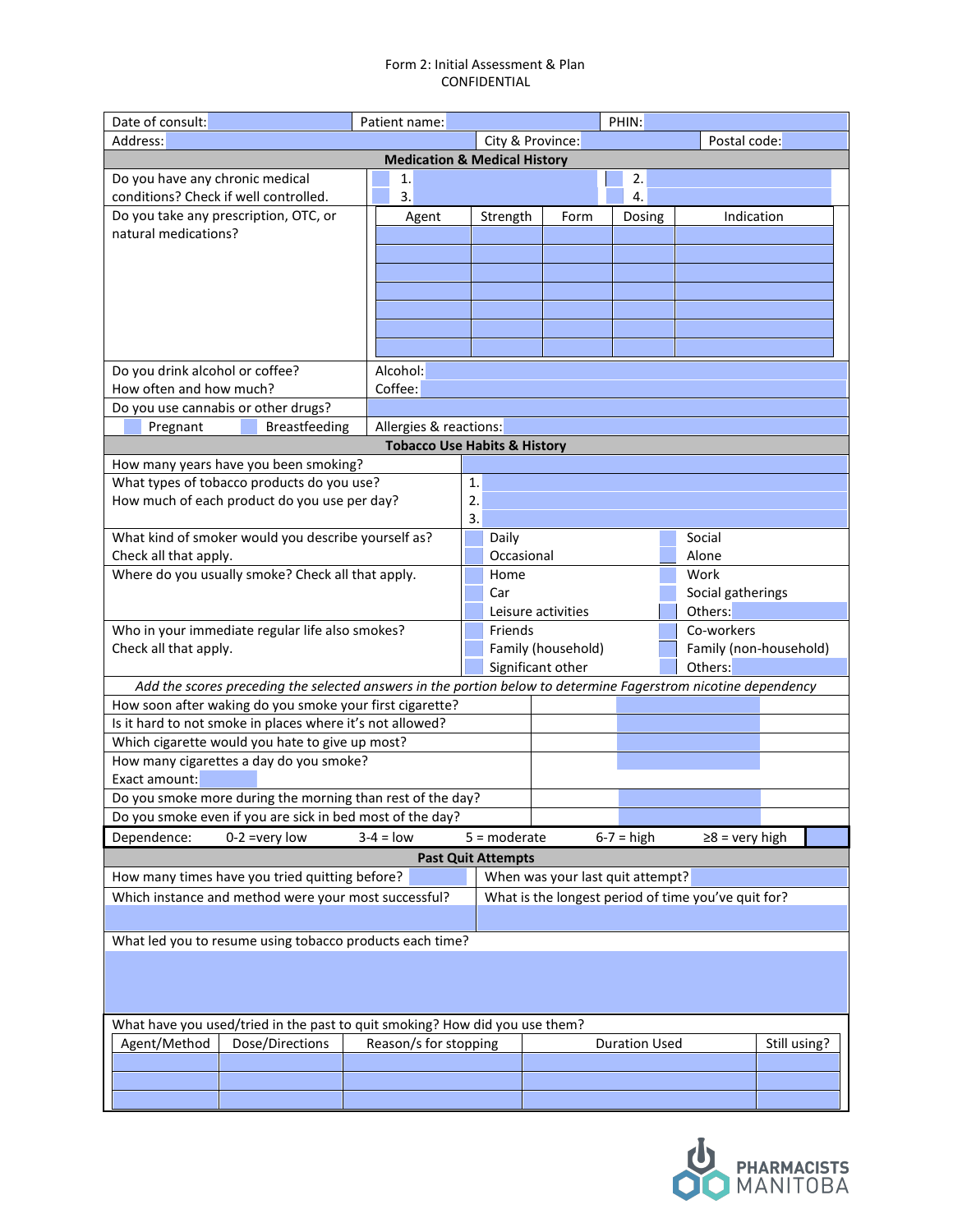## Form 2: Initial Assessment & Plan CONFIDENTIAL

| My quit day is<br>. I am proud of this decision but understand I may have cravings and withdrawal<br>symptoms. These are only temporary, will improve over time, and I can use the personalized strategies outlined below to |                                                                                                                     |                         |                     |                |                                                                                                    |           |  |  |
|------------------------------------------------------------------------------------------------------------------------------------------------------------------------------------------------------------------------------|---------------------------------------------------------------------------------------------------------------------|-------------------------|---------------------|----------------|----------------------------------------------------------------------------------------------------|-----------|--|--|
|                                                                                                                                                                                                                              | manage them. If I have any concerns before my next appointment, I can reach my pharmacist at                        |                         |                     |                |                                                                                                    |           |  |  |
| <b>Plan (Pharmacological)</b>                                                                                                                                                                                                |                                                                                                                     |                         |                     |                |                                                                                                    |           |  |  |
|                                                                                                                                                                                                                              | Patient preferences/concerns (efficacy, convenience, cost/coverage, discretion, interactions, side effects, dosing) |                         |                     |                |                                                                                                    |           |  |  |
|                                                                                                                                                                                                                              |                                                                                                                     |                         |                     |                |                                                                                                    |           |  |  |
|                                                                                                                                                                                                                              |                                                                                                                     |                         |                     |                |                                                                                                    |           |  |  |
|                                                                                                                                                                                                                              |                                                                                                                     |                         |                     |                |                                                                                                    |           |  |  |
|                                                                                                                                                                                                                              | Prescriber                                                                                                          |                         |                     | Address        |                                                                                                    |           |  |  |
|                                                                                                                                                                                                                              |                                                                                                                     |                         |                     |                |                                                                                                    |           |  |  |
|                                                                                                                                                                                                                              | Name:                                                                                                               |                         |                     | <b>Address</b> |                                                                                                    |           |  |  |
|                                                                                                                                                                                                                              | Medication                                                                                                          |                         |                     |                | Directions                                                                                         | Refills   |  |  |
|                                                                                                                                                                                                                              |                                                                                                                     |                         | Strength & Quantity |                |                                                                                                    |           |  |  |
|                                                                                                                                                                                                                              |                                                                                                                     |                         |                     |                |                                                                                                    |           |  |  |
|                                                                                                                                                                                                                              |                                                                                                                     |                         |                     |                |                                                                                                    |           |  |  |
|                                                                                                                                                                                                                              |                                                                                                                     |                         |                     |                |                                                                                                    |           |  |  |
|                                                                                                                                                                                                                              |                                                                                                                     |                         |                     |                |                                                                                                    |           |  |  |
|                                                                                                                                                                                                                              |                                                                                                                     |                         |                     |                |                                                                                                    |           |  |  |
|                                                                                                                                                                                                                              | Signature:                                                                                                          |                         | Date:               |                | Price:                                                                                             |           |  |  |
|                                                                                                                                                                                                                              | Monitoring (side-effects, timeframe, endpoints)                                                                     |                         |                     |                |                                                                                                    |           |  |  |
|                                                                                                                                                                                                                              |                                                                                                                     |                         |                     |                |                                                                                                    |           |  |  |
|                                                                                                                                                                                                                              |                                                                                                                     |                         |                     |                |                                                                                                    |           |  |  |
|                                                                                                                                                                                                                              |                                                                                                                     |                         |                     |                |                                                                                                    |           |  |  |
|                                                                                                                                                                                                                              |                                                                                                                     |                         |                     |                |                                                                                                    |           |  |  |
|                                                                                                                                                                                                                              |                                                                                                                     |                         |                     |                |                                                                                                    |           |  |  |
|                                                                                                                                                                                                                              |                                                                                                                     |                         |                     |                | Plan (Behavioral)                                                                                  |           |  |  |
|                                                                                                                                                                                                                              |                                                                                                                     |                         |                     |                | What are your biggest concerns we should address to making quitting easier? (Check all that apply) |           |  |  |
|                                                                                                                                                                                                                              | Cravings                                                                                                            |                         | Mood                |                | Sleep                                                                                              | Habit     |  |  |
|                                                                                                                                                                                                                              | <b>Stress</b>                                                                                                       |                         | Social              |                | Hunger/weight gain                                                                                 | Others:   |  |  |
|                                                                                                                                                                                                                              |                                                                                                                     | <b>Patient Concerns</b> |                     |                | Recommendations                                                                                    |           |  |  |
| 1<br>$\overline{2}$                                                                                                                                                                                                          |                                                                                                                     |                         |                     |                |                                                                                                    |           |  |  |
| $\overline{\mathbf{3}}$                                                                                                                                                                                                      |                                                                                                                     |                         |                     |                |                                                                                                    |           |  |  |
| 4                                                                                                                                                                                                                            |                                                                                                                     |                         |                     |                |                                                                                                    |           |  |  |
| 5                                                                                                                                                                                                                            |                                                                                                                     |                         |                     |                |                                                                                                    |           |  |  |
| 6                                                                                                                                                                                                                            |                                                                                                                     |                         |                     |                |                                                                                                    |           |  |  |
| 7                                                                                                                                                                                                                            |                                                                                                                     |                         |                     |                |                                                                                                    |           |  |  |
| 8<br>9                                                                                                                                                                                                                       |                                                                                                                     |                         |                     |                |                                                                                                    |           |  |  |
| $10\,$                                                                                                                                                                                                                       |                                                                                                                     |                         |                     |                |                                                                                                    |           |  |  |
| $11\,$                                                                                                                                                                                                                       |                                                                                                                     |                         |                     |                |                                                                                                    |           |  |  |
| 12                                                                                                                                                                                                                           |                                                                                                                     |                         |                     |                |                                                                                                    |           |  |  |
| 13                                                                                                                                                                                                                           |                                                                                                                     |                         |                     |                |                                                                                                    |           |  |  |
| $14\,$                                                                                                                                                                                                                       |                                                                                                                     |                         |                     |                |                                                                                                    |           |  |  |
|                                                                                                                                                                                                                              | 15                                                                                                                  |                         |                     |                |                                                                                                    |           |  |  |
|                                                                                                                                                                                                                              | <b>Next Appointment</b><br>Week of:<br>Date of 1 <sup>st</sup> follow-up                                            |                         |                     |                |                                                                                                    |           |  |  |
|                                                                                                                                                                                                                              | Preferred method                                                                                                    |                         |                     |                | Telephone                                                                                          | In-person |  |  |

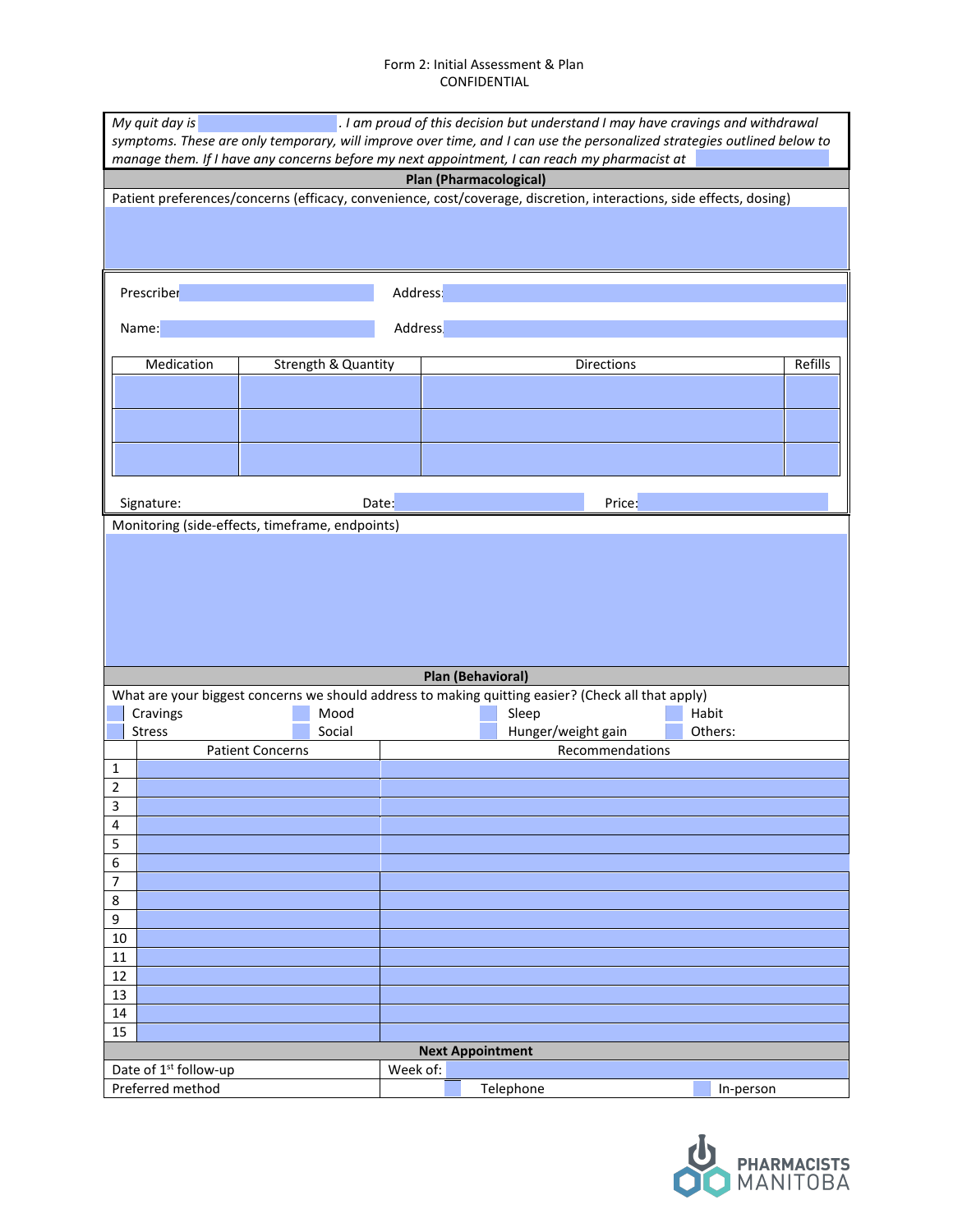| Date of consult:                                                                                                 | Patient name:                                                        | PHIN:                           |                             |    |                                  |  |  |  |  |
|------------------------------------------------------------------------------------------------------------------|----------------------------------------------------------------------|---------------------------------|-----------------------------|----|----------------------------------|--|--|--|--|
| Address:                                                                                                         |                                                                      | City & Province<br>Postal code: |                             |    |                                  |  |  |  |  |
| Follow-up Record (check appropriate box)                                                                         |                                                                      |                                 |                             |    |                                  |  |  |  |  |
| Date:                                                                                                            | Method:                                                              | Call<br>In-person               |                             |    | Unable to reach (min 3 attempts) |  |  |  |  |
| Was this a mandatory consult? If yes, check accordingly.                                                         |                                                                      |                                 | 6 month                     |    | 12 month                         |  |  |  |  |
| Complete If This Is Either a 6 or 12 Month Follow Up                                                             |                                                                      |                                 |                             |    |                                  |  |  |  |  |
| Quit Status Assessment at:                                                                                       |                                                                      |                                 | 6 month                     |    | 12 month                         |  |  |  |  |
| Has patient successfully quit* tobacco products?                                                                 |                                                                      | Yes                             |                             |    | No                               |  |  |  |  |
| *Definition of 'quit' - Participant has sustained smoking cessation for a minimum of thirty (30) continuous days |                                                                      |                                 |                             |    |                                  |  |  |  |  |
| immediately preceding the date six (6) or twelve (12) months after their initial assessment.                     |                                                                      |                                 |                             |    |                                  |  |  |  |  |
|                                                                                                                  |                                                                      | <b>Medication Management</b>    |                             |    |                                  |  |  |  |  |
| How have the medications been working out?                                                                       |                                                                      |                                 |                             |    |                                  |  |  |  |  |
| Side-effects<br>Agent                                                                                            |                                                                      | Effect on cravings              |                             |    | Frequency of use                 |  |  |  |  |
|                                                                                                                  |                                                                      |                                 |                             |    |                                  |  |  |  |  |
|                                                                                                                  |                                                                      |                                 |                             |    |                                  |  |  |  |  |
|                                                                                                                  |                                                                      |                                 |                             |    |                                  |  |  |  |  |
|                                                                                                                  |                                                                      |                                 |                             |    |                                  |  |  |  |  |
|                                                                                                                  | <b>Smoking Habits &amp; Behavioral Strategies</b>                    |                                 |                             |    |                                  |  |  |  |  |
| Have you used any tobacco or tobacco-like products since we last spoke?                                          |                                                                      |                                 | Yes                         | No |                                  |  |  |  |  |
| If yes, what were the circumstances in each slip-up?                                                             |                                                                      |                                 |                             |    |                                  |  |  |  |  |
| Date & Time<br># cigs                                                                                            | Place                                                                | With Whom                       |                             |    | Trigger                          |  |  |  |  |
|                                                                                                                  |                                                                      |                                 |                             |    |                                  |  |  |  |  |
|                                                                                                                  |                                                                      |                                 |                             |    |                                  |  |  |  |  |
|                                                                                                                  |                                                                      |                                 |                             |    |                                  |  |  |  |  |
|                                                                                                                  |                                                                      |                                 |                             |    |                                  |  |  |  |  |
|                                                                                                                  |                                                                      |                                 |                             |    |                                  |  |  |  |  |
| What have been your biggest challenges since we last spoke? How have you handled them?                           |                                                                      |                                 |                             |    |                                  |  |  |  |  |
| Previous patient concerns                                                                                        |                                                                      |                                 | Alternative recommendations |    |                                  |  |  |  |  |
| $\mathbf{1}$                                                                                                     |                                                                      |                                 |                             |    |                                  |  |  |  |  |
| $\overline{2}$                                                                                                   |                                                                      |                                 |                             |    |                                  |  |  |  |  |
| 3                                                                                                                |                                                                      |                                 |                             |    |                                  |  |  |  |  |
| 4                                                                                                                |                                                                      |                                 |                             |    |                                  |  |  |  |  |
| 5                                                                                                                |                                                                      |                                 |                             |    |                                  |  |  |  |  |
|                                                                                                                  | Were there any additional concerns that came up since we last spoke? |                                 |                             |    |                                  |  |  |  |  |
| Additional patient concerns<br>Recommendations                                                                   |                                                                      |                                 |                             |    |                                  |  |  |  |  |
| 1                                                                                                                |                                                                      |                                 |                             |    |                                  |  |  |  |  |
| $\overline{2}$                                                                                                   |                                                                      |                                 |                             |    |                                  |  |  |  |  |
| 3                                                                                                                |                                                                      |                                 |                             |    |                                  |  |  |  |  |
| 4                                                                                                                |                                                                      |                                 |                             |    |                                  |  |  |  |  |
| 5                                                                                                                |                                                                      |                                 |                             |    |                                  |  |  |  |  |